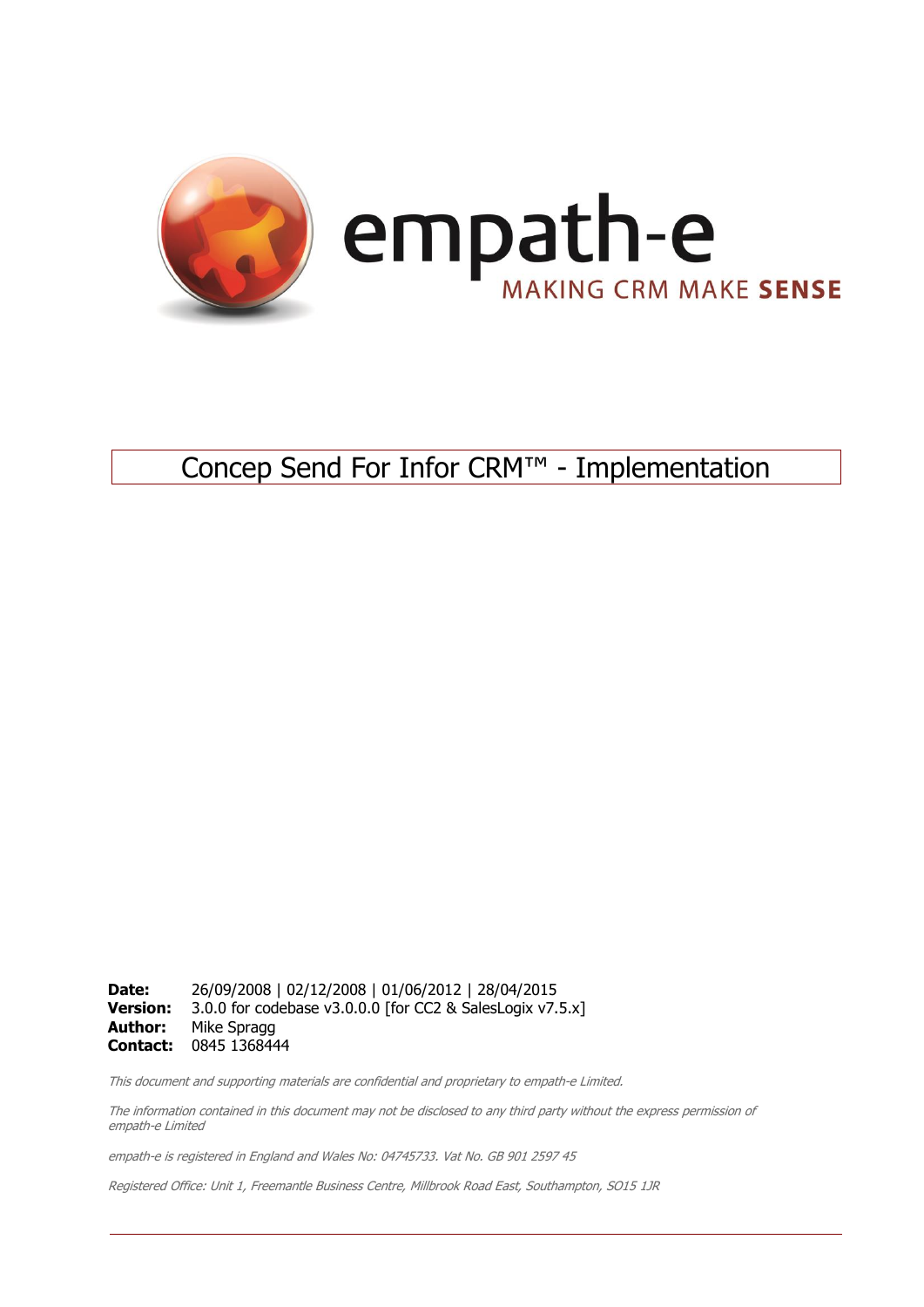# <span id="page-1-0"></span>**CONTENTS**

| 1.0 |  |
|-----|--|
| 2.0 |  |
|     |  |
|     |  |
|     |  |
| 3.O |  |
|     |  |
|     |  |
|     |  |
|     |  |
|     |  |
|     |  |
|     |  |
|     |  |

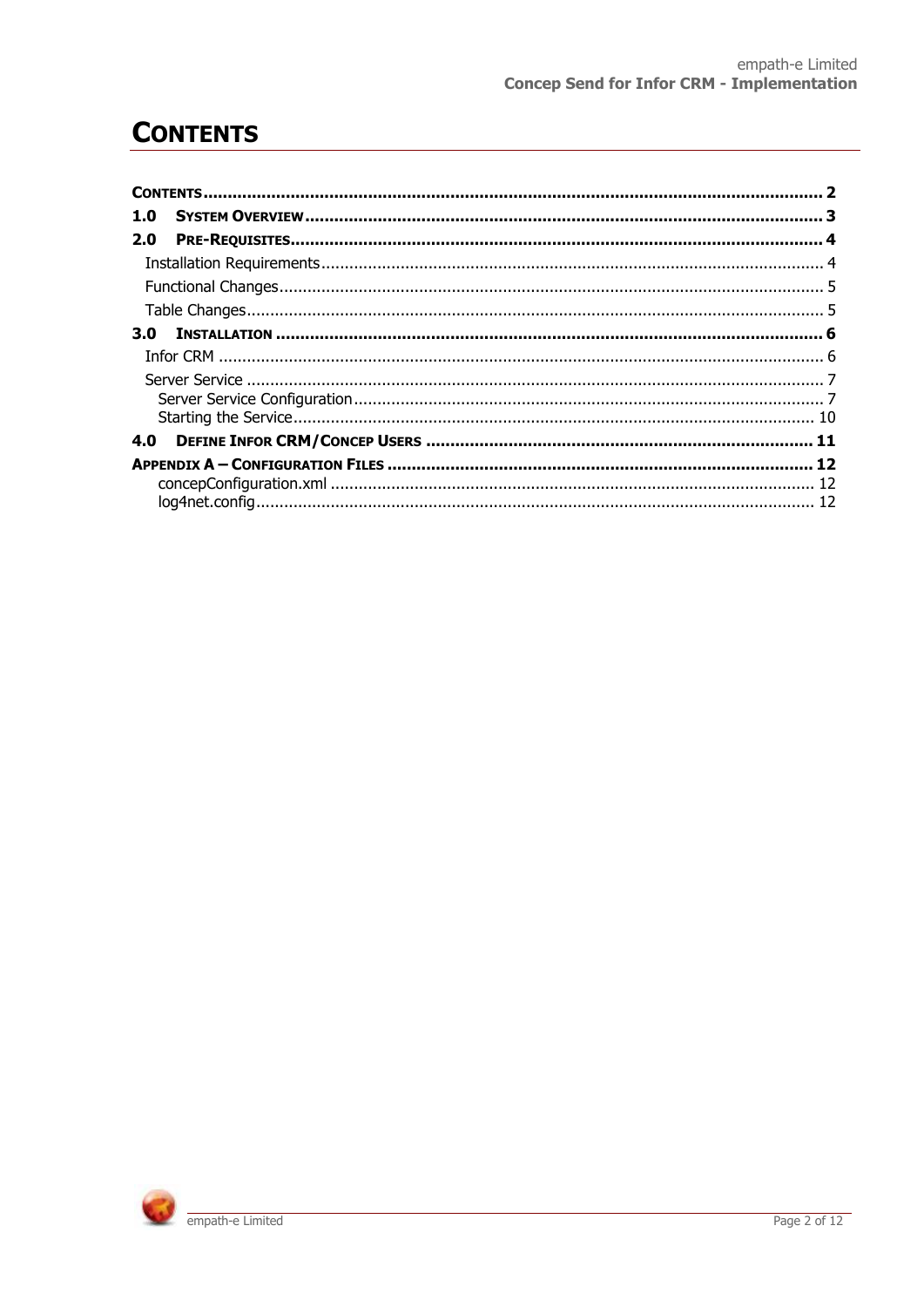# <span id="page-2-0"></span>**1.0 SYSTEM OVERVIEW**

The Concep Send for Infor CRM application is designed to easily integrate within Infor CRM with minimal impact upon the existing system.

There are two parts – the Infor CRM client side, enabling you to upload campaign targets to Concep and the Concep Send For Infor CRM (known as Concep2SLX) Server component which is a windows service that polls the Concep server and downloads user interactions/activities (URL Clicks, File Downloads, Undeliverables etc) into Infor CRM.

The polling service (**Concep2SLX.exe**) can reside on any windows server – the database server or Infor CRM server for example.



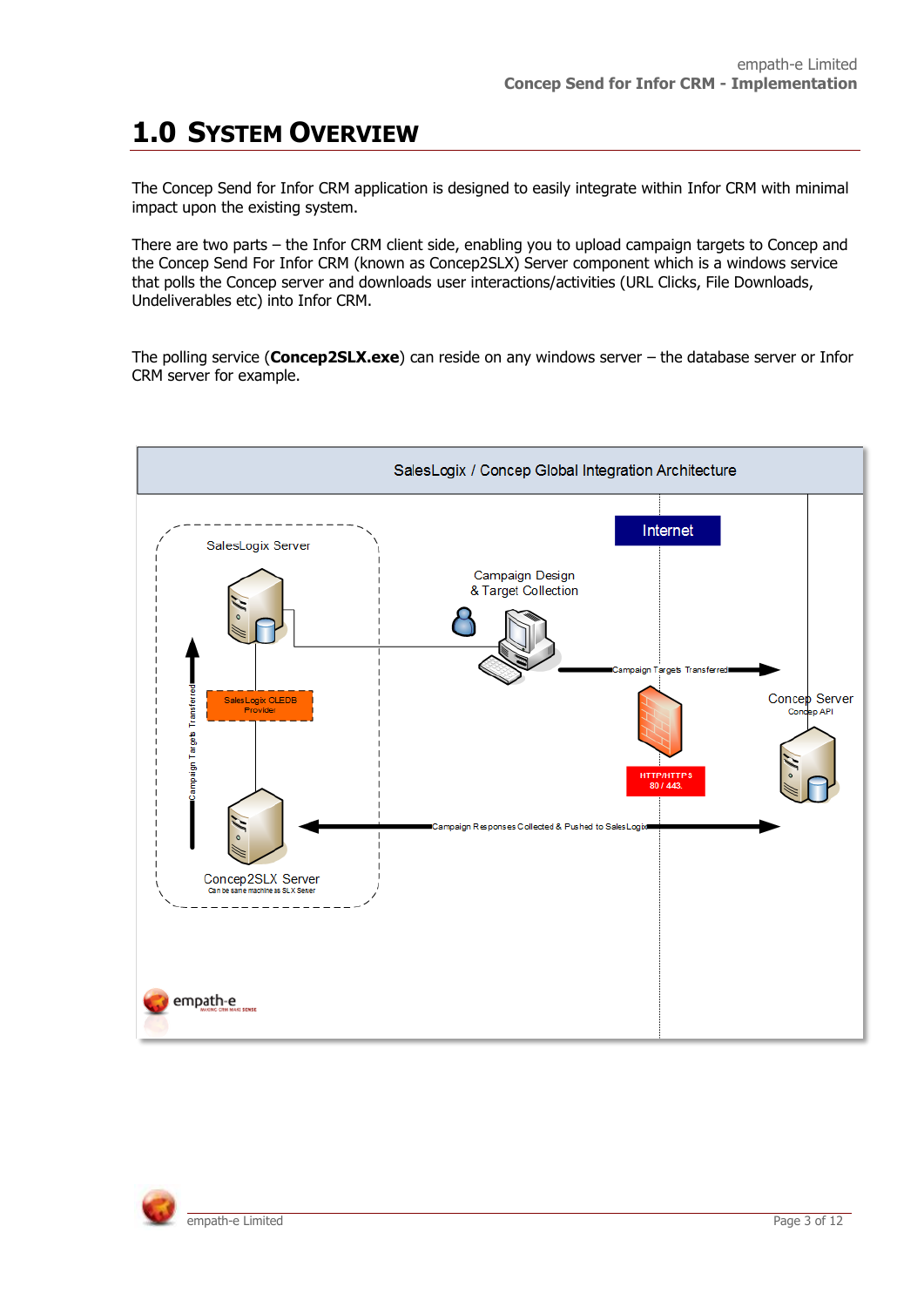# <span id="page-3-0"></span>**2.0 PRE-REQUISITES**

### <span id="page-3-1"></span>**Installation Requirements**

- Infor CRM v7.x or v8.x plus all normal pre-requisites for Infor CRM.
- **Important:** Backup the production system and ensure you have a working backup by restoring this to a development database.
- Ensure you have a valid Internet Connection available (especially if using VMWare in a test environment for example), as the application works via HTTP/HHTPS, and will need access to the Internet in order to communicate with the Concep service.

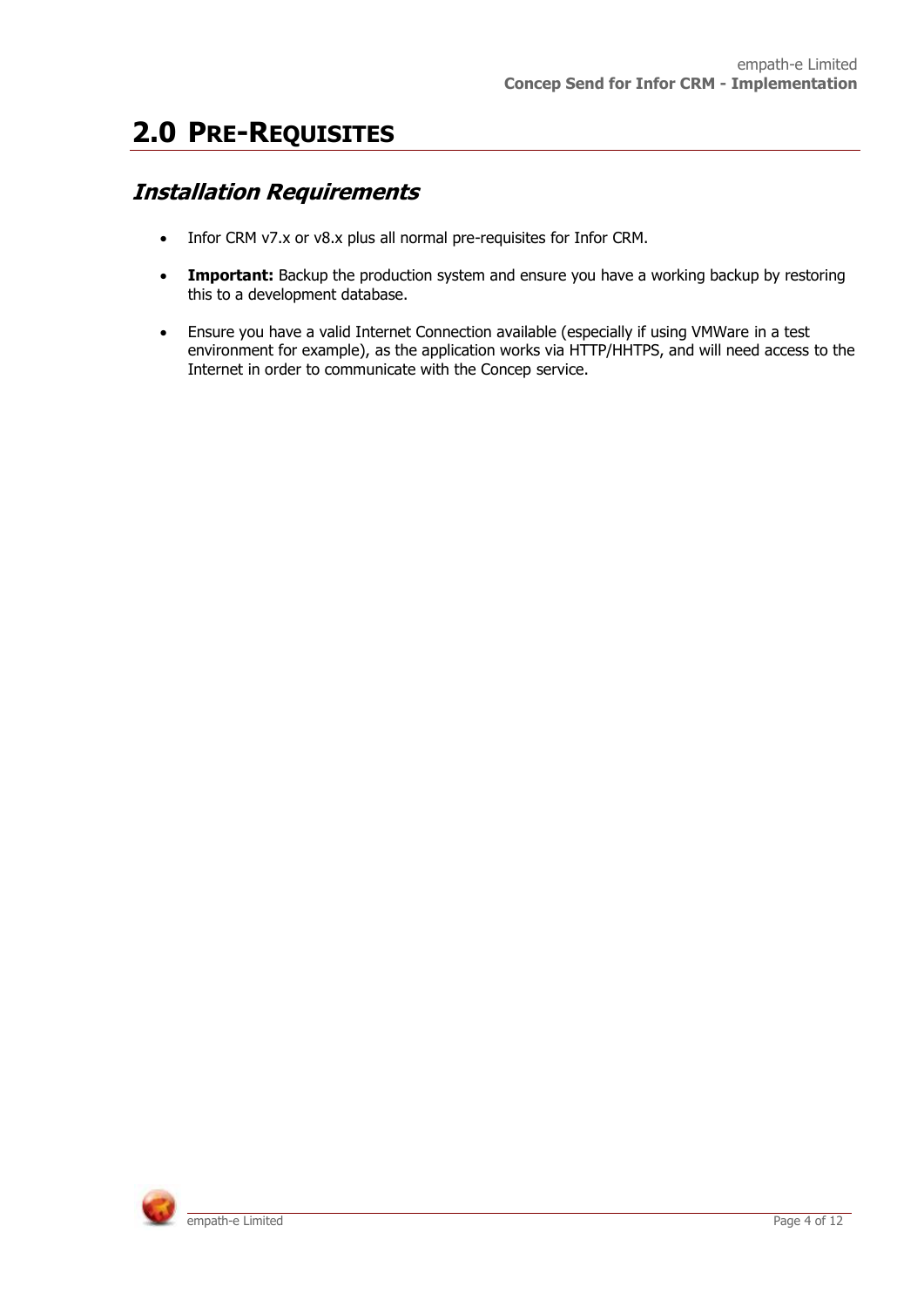### <span id="page-4-0"></span>**Functional Changes**

The following views have changed, or been added, within Infor CRM:

| Plugin | <b>Description</b>                                 |
|--------|----------------------------------------------------|
| Forms  | System: Add Edit Marketing Services User (Updated) |
| Forms  | System: Manage Marketing Services (Updated)        |
| Forms  | System: Marketing Services Launch Screen (Updated) |
| Forms  | System: Add Edit Marketing Services User (Updated) |
| Forms  | Campaign: Targets (Updated)                        |
| Forms  | Campaign: Concep Send (New)                        |
| Forms  | Contact: Concep Send (New)                         |
|        |                                                    |

### <span id="page-4-1"></span>**Table Changes**

The following table is added to Infor CRM and stores the responses being returned from Concep

| <b>CONCEP ACTIONS 1</b> |                     |                                      |  |  |
|-------------------------|---------------------|--------------------------------------|--|--|
| CONCEP ACTIONS 1ID      | char]<br>(12)       | Unique/Primary ID                    |  |  |
| CONTACTID               | char1(12)           | The ContactID of responder           |  |  |
| CREATEUSER              | $char$ (12)         |                                      |  |  |
| CREATEDATE              | [datetime]          |                                      |  |  |
| MODIFYUSER              | $[char]$ $(12)$     |                                      |  |  |
| MODIFYDATE              | [datetime]          |                                      |  |  |
| CAMPAIGNID              | $[char]$ $(12)$     | The CampaignID for this response     |  |  |
| RESPONSEDATE            | datetimel           | Date of Response/Click               |  |  |
| ACTIONTYPE              | [varchar] (64)      | ActionType from XML Response         |  |  |
| ACTIONDETAIL            | (2000)<br>[varchar] | URL/Detail of ActionType             |  |  |
| STATUS                  | [varchar]<br>(8)    | Set by Mappings tab in Configuration |  |  |
| MESSENGERACCOUNT        | [varchar] (32)      | (Customer Specific)                  |  |  |
| CONCEPID                | [varchar] (16)      | Unique MRID coming from Concep Send  |  |  |

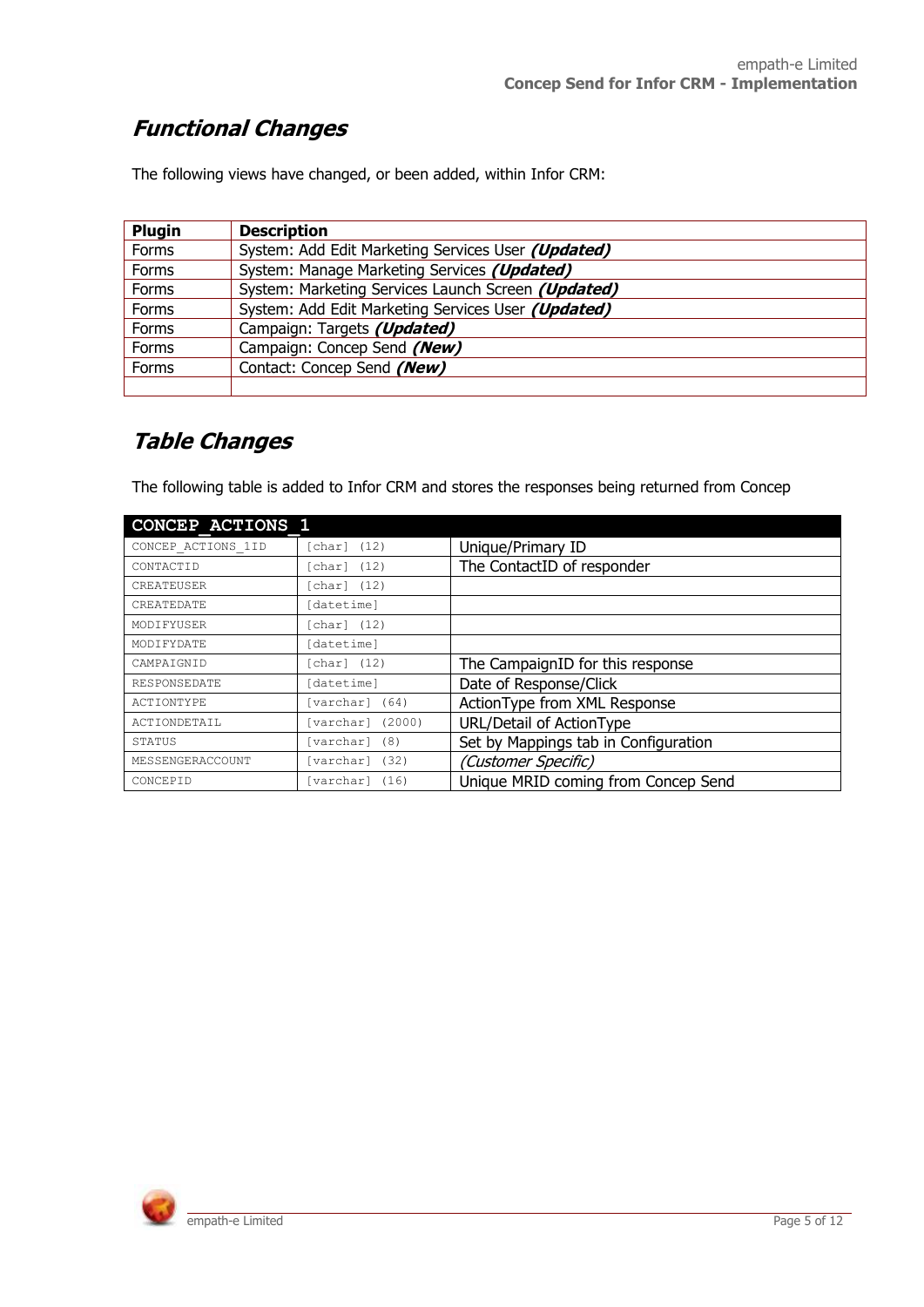# <span id="page-5-0"></span>**3.0 INSTALLATION**

### <span id="page-5-1"></span>**Infor CRM**

Using the *Infor CRM Administrator*, apply the following bundle found in the **\Bundle\** folder from the provided deployment:

**Concep Send Integration v7.5.4 R2.sxb** apply and overlay the new forms/scripts required for the Concep Integration

All plugins contained in the bundle will replace the existing plugins where necessary and the old plugins will be de-released and, therefore, available – should you need to revert to them at any time.

| the Choose Actions to Install                                      |                                                               |                                     |                                                        |  |  |  |
|--------------------------------------------------------------------|---------------------------------------------------------------|-------------------------------------|--------------------------------------------------------|--|--|--|
|                                                                    |                                                               | Install   Is New   Updated   Action |                                                        |  |  |  |
| v                                                                  |                                                               |                                     | Insert Plugin (Forms Campaign: Targets)                |  |  |  |
|                                                                    |                                                               |                                     | Insert Comment -- Required Tables                      |  |  |  |
|                                                                    |                                                               |                                     | Create Table CONCEP_ACTIONS_1 [Structure, Indices]     |  |  |  |
|                                                                    |                                                               |                                     | Insert Comment -- New Forms                            |  |  |  |
| v                                                                  |                                                               |                                     | Insert Plugin (Forms Contact:Concep cMap)              |  |  |  |
| v                                                                  |                                                               |                                     | Insert Plugin (Forms Campaign:Concep cMap)             |  |  |  |
| <b>Insert Comment -- Existing SLX Forms</b>                        |                                                               |                                     |                                                        |  |  |  |
| v                                                                  | Insert Plugin (Forms System:Add Edit Marketing Services User) |                                     |                                                        |  |  |  |
| v                                                                  |                                                               |                                     | Insert Plugin (Forms System:Manage Marketing Services) |  |  |  |
| Insert Plugin (Forms System:Marketing Services Launch Screen)<br>◡ |                                                               |                                     |                                                        |  |  |  |
|                                                                    |                                                               |                                     |                                                        |  |  |  |

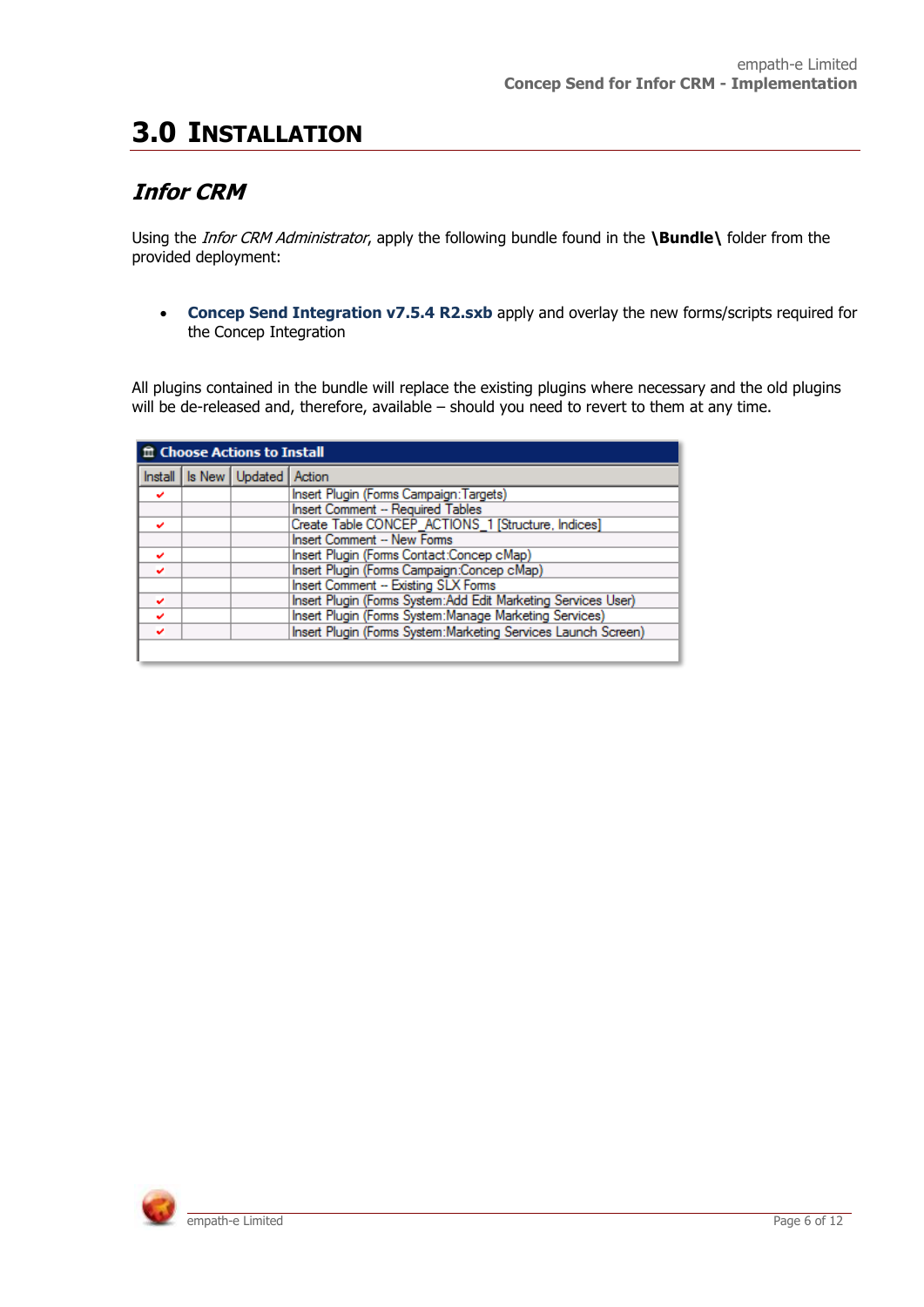### <span id="page-6-0"></span>**Server Service**

Copy all the files from the **\Deployment\** to a folder on the server (we suggest C:\CONCEP) you plan to use as the polling server service.

Next, simply run the **\_installservice.bat** file and this will install the server service. **Note:** You may need to modify this batch file to modify the path requirements if required.

If you decide to uninstall the service – run the **\_uninstallservice.bat** to remove the service correctly.

| www.urstributed.unk.iracking.ciient<br>Distributed Link Tracking Server<br>Distributed Transaction Coordi<br>% <mark>%</mark> DNS Client | Enables client programs t<br>Enables the Distributed Li<br>Coordinates transactions<br>Resolves and caches Dom | perred<br>Started<br>Started | Automatic<br><b>Disabled</b><br><b>Automatic</b><br>Automatic | Local System<br>Local System<br>Network 5<br>Network S |
|------------------------------------------------------------------------------------------------------------------------------------------|----------------------------------------------------------------------------------------------------------------|------------------------------|---------------------------------------------------------------|--------------------------------------------------------|
| <b>Resempath-e : Concep2SLX</b>                                                                                                          | Polling service for Concep                                                                                     |                              | Automatic                                                     | Local System                                           |
| <sup>\$</sup> Error Reporting Service                                                                                                    | Collects, stores, and repo                                                                                     |                              | Manual                                                        | Local System                                           |
| % <mark>%</mark> Event Log                                                                                                               | Enables event log messag                                                                                       | Started                      | Automatic                                                     | Local System                                           |
| % File Replication                                                                                                                       | Allows files to be automat                                                                                     |                              | Manual                                                        | Local System                                           |

You are now ready to configure the system, which you should do **prior** to starting it.

#### <span id="page-6-1"></span>**Server Service Configuration**

All configurations are performed by running the application **Concep2SLXConfiguration.exe**

| <b>Concep2SLX Configuration Utility</b> |                                                 |                |                     |
|-----------------------------------------|-------------------------------------------------|----------------|---------------------|
| empath-e                                | MAKING CRM MAKE SENSE                           | $\approx$ SEND | Version:<br>3.0.0.0 |
| Service<br>SalesLogix   Mappings        |                                                 |                |                     |
| Concep Service Settings                 |                                                 |                | <b>OK</b>           |
|                                         |                                                 |                | Cancel              |
| Concep Service URL:                     | https://api.campaigner.concep.com/service.asmx? |                |                     |
| User Id:                                | CHANGEME                                        |                |                     |
| Password:                               | CHANGEME<br><b>Test Connection</b>              |                |                     |
| Polling Interval (mins) :               | ÷<br>10                                         |                |                     |
| Range Overlap (mins) :                  | ÷<br>30                                         |                |                     |
| Campaign Day Threshold :                | ÷<br>3                                          |                |                     |
| Data Request Size (mins) :              | $\div$<br>15                                    |                |                     |
| Data Page Size :                        | 클<br>200                                        |                |                     |
|                                         |                                                 |                |                     |
|                                         |                                                 |                |                     |

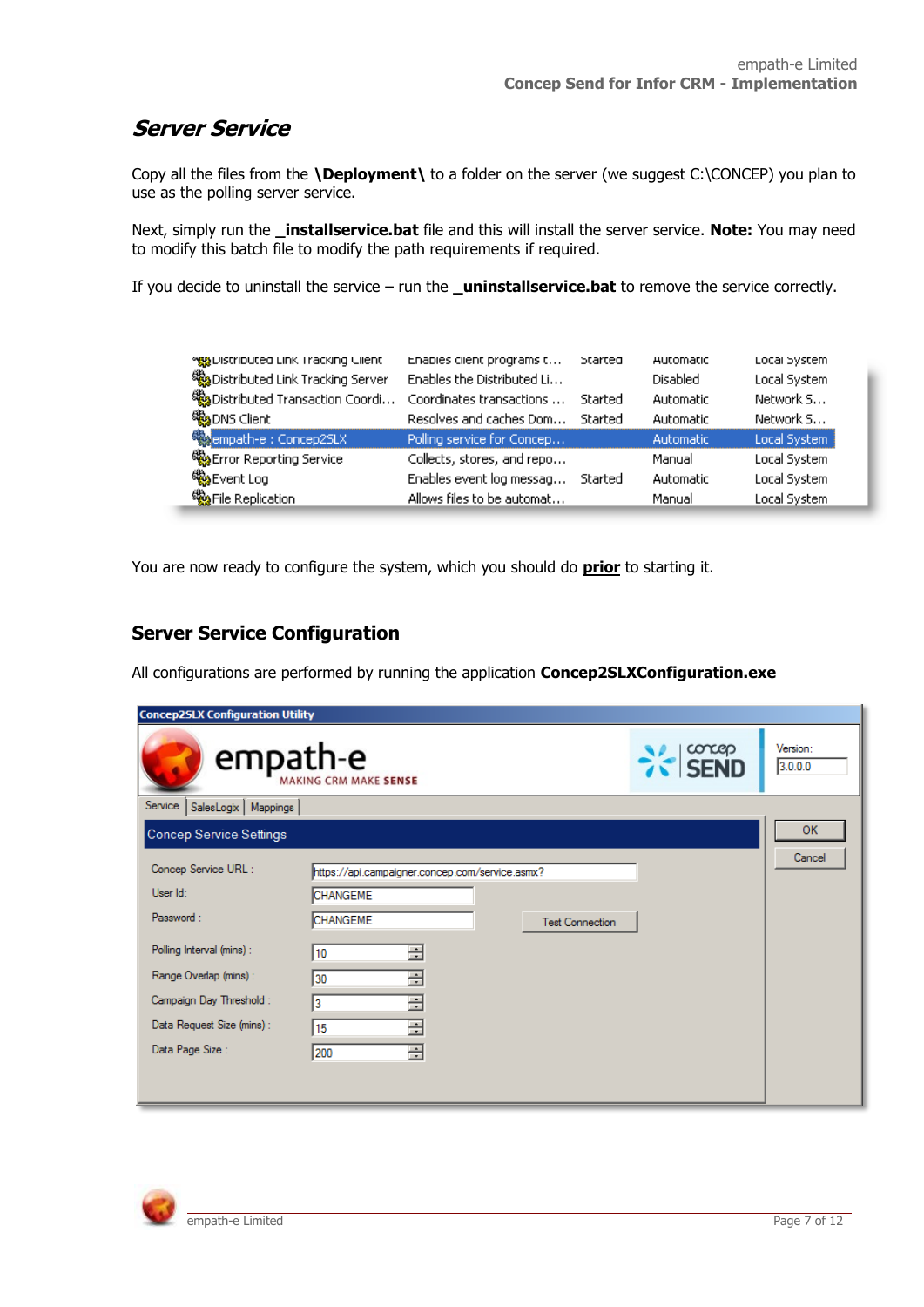#### **Configuration Options**

#### **Service**

This tab contains the link information to Concep and parameters for service polling:

| <b>Service URL</b>       | The HTTP or HTTPS link to Concep Send Service - defaults to<br>https://api.campaigner.concep.com/service.asmx?<br>But can be changed should this change in the future by Concep.                                              |
|--------------------------|-------------------------------------------------------------------------------------------------------------------------------------------------------------------------------------------------------------------------------|
| User ID                  | The UserID (supplied by Concep) as the Admin account to login to Concep                                                                                                                                                       |
| <b>Password</b>          | The password for above account                                                                                                                                                                                                |
| <b>Poll Interval</b>     | Defines how often the service should contact the Concep server and establish if<br>any data needs adding to Infor CRM $-$ a default of 10 mins should be sufficient                                                           |
| <b>Range Overlap</b>     | Defines the overlap period – we suggest 30 mins – and is used should the Concep<br>service become unavailable. The service will poll for the end time as the current<br>$time - with a begin time minus this overlap period.$ |
| <b>Campaign Day</b>      | Defines when to stop recording actions e.g. when set at 7 days (the default) any<br>campaign results that exceed this period will not be recorded.                                                                            |
| <b>Data Request Size</b> | Do not change                                                                                                                                                                                                                 |
| Date Page Size           | Do not change                                                                                                                                                                                                                 |

#### **SalesLogix (Infor CRM)**

This tab contains the connection parameters for Infor CRM:

| Data Link Properties                                 |  |  |  |  |  |  |
|------------------------------------------------------|--|--|--|--|--|--|
| Connection<br>Advanced   All<br>Provider             |  |  |  |  |  |  |
| Specify the following to connect to SalesLogix data: |  |  |  |  |  |  |
| Server Settings                                      |  |  |  |  |  |  |
| Select or enter the SalesLogix Server:               |  |  |  |  |  |  |
| <b>EMPATH-E-SVR</b>                                  |  |  |  |  |  |  |
| Select SalesLogix database name:                     |  |  |  |  |  |  |
| SALESLOGIX_EVAL                                      |  |  |  |  |  |  |
|                                                      |  |  |  |  |  |  |

| From the Infor CRM Data Link, enter the Infor CRM Server Name (not the<br><b>Server Name</b><br>physical server name)                      |  |  |  |
|--------------------------------------------------------------------------------------------------------------------------------------------|--|--|--|
| Database Name<br>From the Infor CRM Data Link, enter the Infor CRM Database Name (not the<br>physical/logical database name)               |  |  |  |
| <b>Port</b><br>Enter the port number that Infor CRM Server listens on (default $= 1706$ ). A value<br>of 0 assumes the default port (1706) |  |  |  |
| Enter the username (typically Admin)<br><b>User Name</b>                                                                                   |  |  |  |
| Enter the password for the above account<br><b>Password</b>                                                                                |  |  |  |

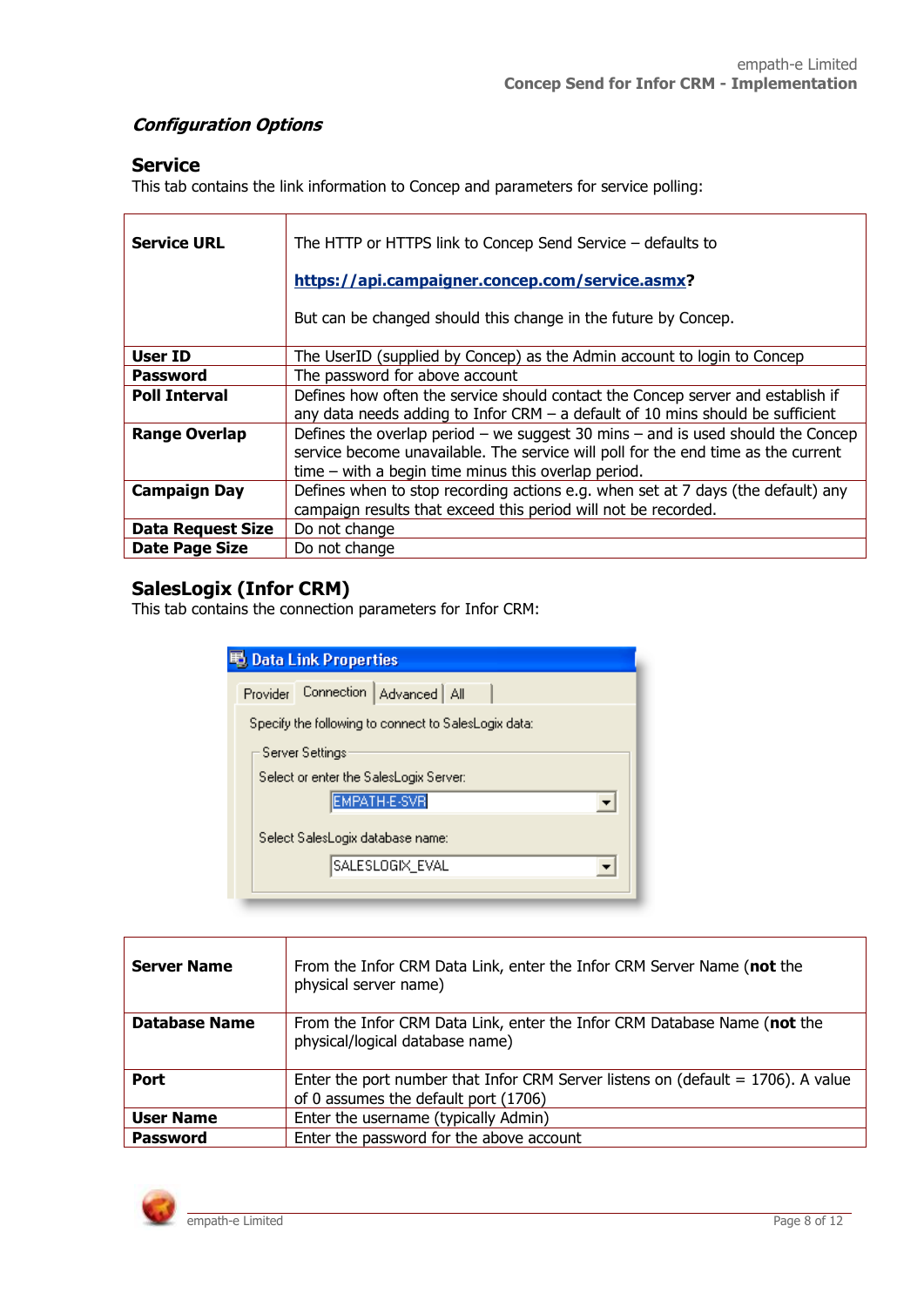#### **Mappings**

This section deals with the rules surrounding what actions to record, how many clicks to record and what status to set within the CONCEP\_ACTION\_1 table.

| <b>Type ID</b>                                                                                          | Consult with Concep on this value.                                                |  |  |  |
|---------------------------------------------------------------------------------------------------------|-----------------------------------------------------------------------------------|--|--|--|
| <b>Log Status</b>                                                                                       | You can define whether this action type is recorded $-$ or ignored.               |  |  |  |
| For each action type, and assuming the action is logged, this status is added and<br><b>Status Text</b> |                                                                                   |  |  |  |
|                                                                                                         | enabled you to onward process the table i.e. look for all Opt-Out actions and     |  |  |  |
|                                                                                                         | create a group within Infor CRM to process those.                                 |  |  |  |
| For this action type, this text is recorded into the table (as opposed to using a<br><b>Type Text</b>   |                                                                                   |  |  |  |
|                                                                                                         | coded system)                                                                     |  |  |  |
| This defines how many times the system will record this action. For example, if a<br><b>Max Records</b> |                                                                                   |  |  |  |
| user opens an email and clicks a link 20 times - it will only be recorded 3 times                       |                                                                                   |  |  |  |
|                                                                                                         | (by default). You can increase or decrease this figure to suit your requirements. |  |  |  |

Should the Concep system change in the future you can add/delete or amend the figures here, upon advice from Concep.

#### **Concep2SLX Configuration Utility** concep<br>**SEND** empath-e MAKING CRM MAKE SENSE Service SalesLogix Mappings **Action Type Mappings** Status Text Max Records Type Id Type Text Add **Ø** EmailSent Closed Campaign Sent 3 Edit ■ UniqueViewed 3 Closed Campaign Viewed CompoundView Compound View  $\overline{\overline{\overline{3}}}$ Open Delete PageViewIntemal Inner Page View 3 Open Forward Open Forward to a Friend 3  $\nabla$  UrlClick **URL Click or File Download**  $\overline{3}$ Open Abuse Abuse  $\overline{3}$ Open Optout Open Opt Out 3 ■ UndeliverablePerm Undeliverable - Permanent 3 Open UndeliverableTemp Undeliverable - Temporary 3 Open  $\Box$  Resent 3 Campaign Resent Open 3 □ ClientOptOut Open Client Global Opt Out

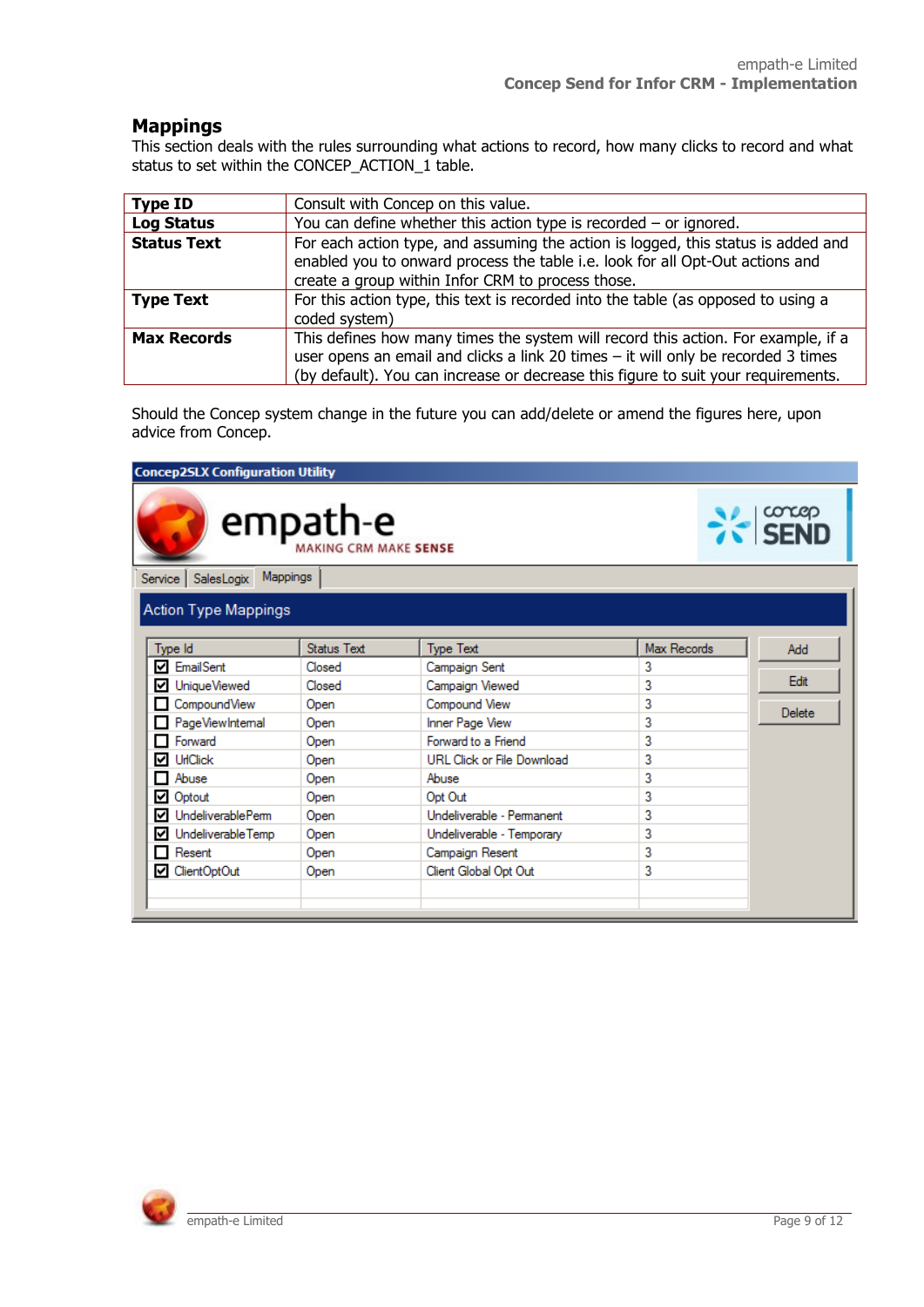### <span id="page-9-0"></span>**Starting the Service**

Once you have configured the application, you are now ready to start the service. Go into Services and start the **"empath-e : Concep2SLX"** service. The service will start and, after the polling period, immediately connect with the Concep service and begin to bring data into Infor CRM (if applicable i.e. you have sent a campaign and are logging responses) – otherwise, it will simply poll until there is data to record.

This completes the server side installation and configuration.

You should consult the document **"ConcepSend-UserGuide.doc"** for further information on how to create campaigns, deliver them to Concep and analyse results being returned by Concep Send for Infor CRM.

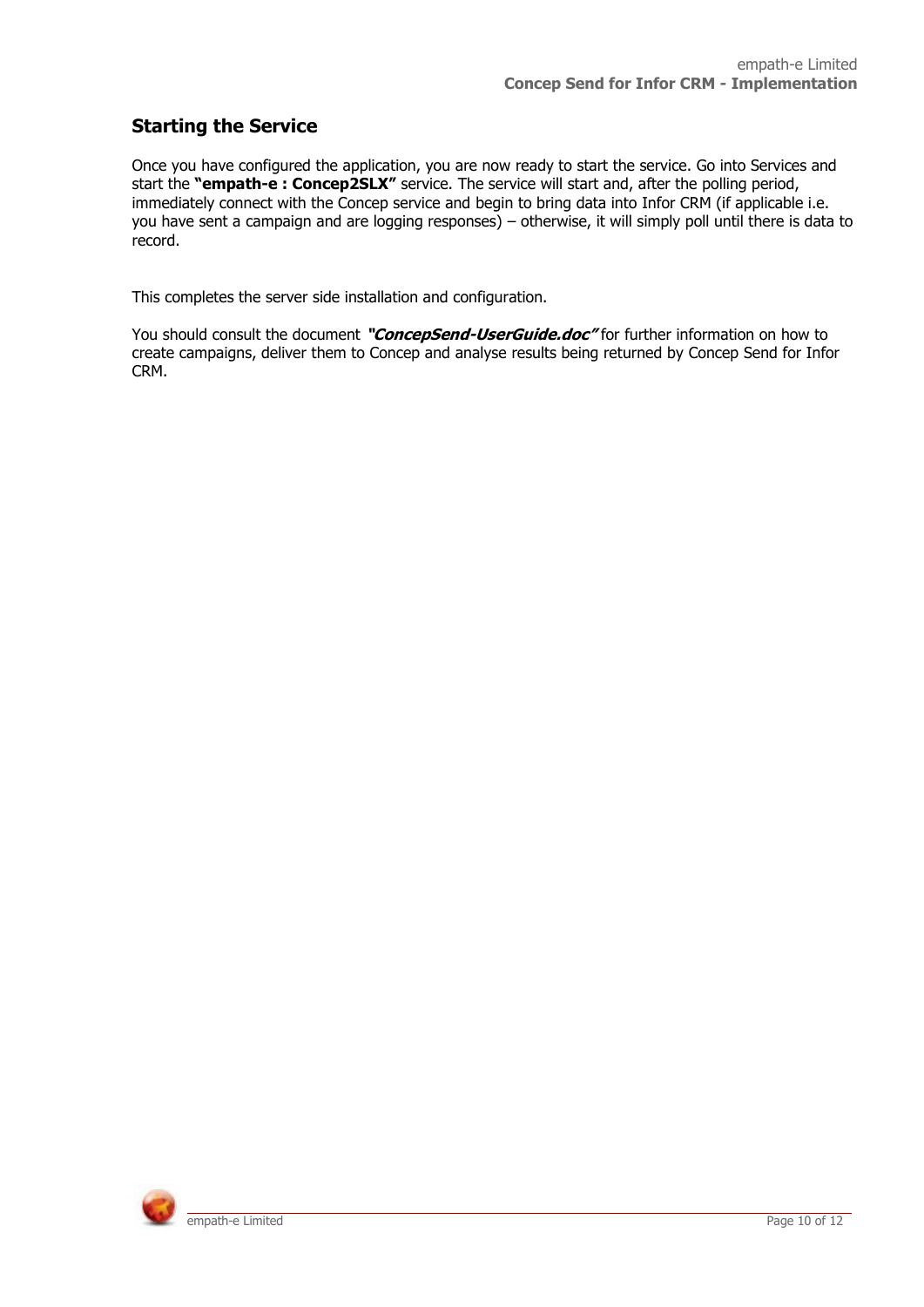# <span id="page-10-0"></span>**4.0 DEFINE INFOR CRM/CONCEP USERS**

In order to be able to submit campaign targets to Concep you, as the administrator, will need to define who can use the system.

This is managed via **Tools | Manage | Marketing Services** within Infor CRM. You should see the following: -

|                      |                                     |                                                                              |                                                                                                                  | $\vert x \vert$             |
|----------------------|-------------------------------------|------------------------------------------------------------------------------|------------------------------------------------------------------------------------------------------------------|-----------------------------|
| <b>X-SEND</b>        | List Exporter                       |                                                                              | Marketing services provided by Concep<br>To use these services you must have<br>access to a Concep Send account. | Close<br>$He$ <sub>lp</sub> |
| Usemame:<br>Password | empathe                             | Owner E-mail:<br>Select the SalesLogix users who may use Marketing Services: | mike.spragg@empath-e.com                                                                                         |                             |
| SalesLogix User      | Partner Code                        | Est. Usage<br>Username                                                       | Enabled<br>Primary                                                                                               | Add                         |
| Travers, Adam        |                                     | adamt                                                                        | $0$ No.<br>Yes                                                                                                   |                             |
| Spragg, Mike         |                                     | empathe                                                                      | 0 Yes<br>Yes.                                                                                                    | Edit                        |
|                      | <b>Edit Marketing Services User</b> |                                                                              | $\vert x \vert$                                                                                                  | Delete                      |
|                      | SalesLogix User:                    | Mike Spragg                                                                  | <b>OK</b>                                                                                                        |                             |
|                      | <b>▽</b> Access Enabled             |                                                                              | Cancel                                                                                                           |                             |
|                      | Messenger Login                     |                                                                              | Help                                                                                                             |                             |
|                      | $\bullet$ Primary                   | C Use Primary C Secondary                                                    |                                                                                                                  |                             |
| Usemame:             | empathe                             |                                                                              |                                                                                                                  |                             |
| Password:            |                                     |                                                                              |                                                                                                                  |                             |
|                      | Owner E-mail:                       | mike.spragg@empath-e.com                                                     |                                                                                                                  |                             |

In here, add the users required. For the Username use the credentials provided by Concep – for one user - select the Primary option. You can assign other users to this login (Use Primary) and they will share this account - or you can create Secondary logins for those users who have their own logins to Concep.